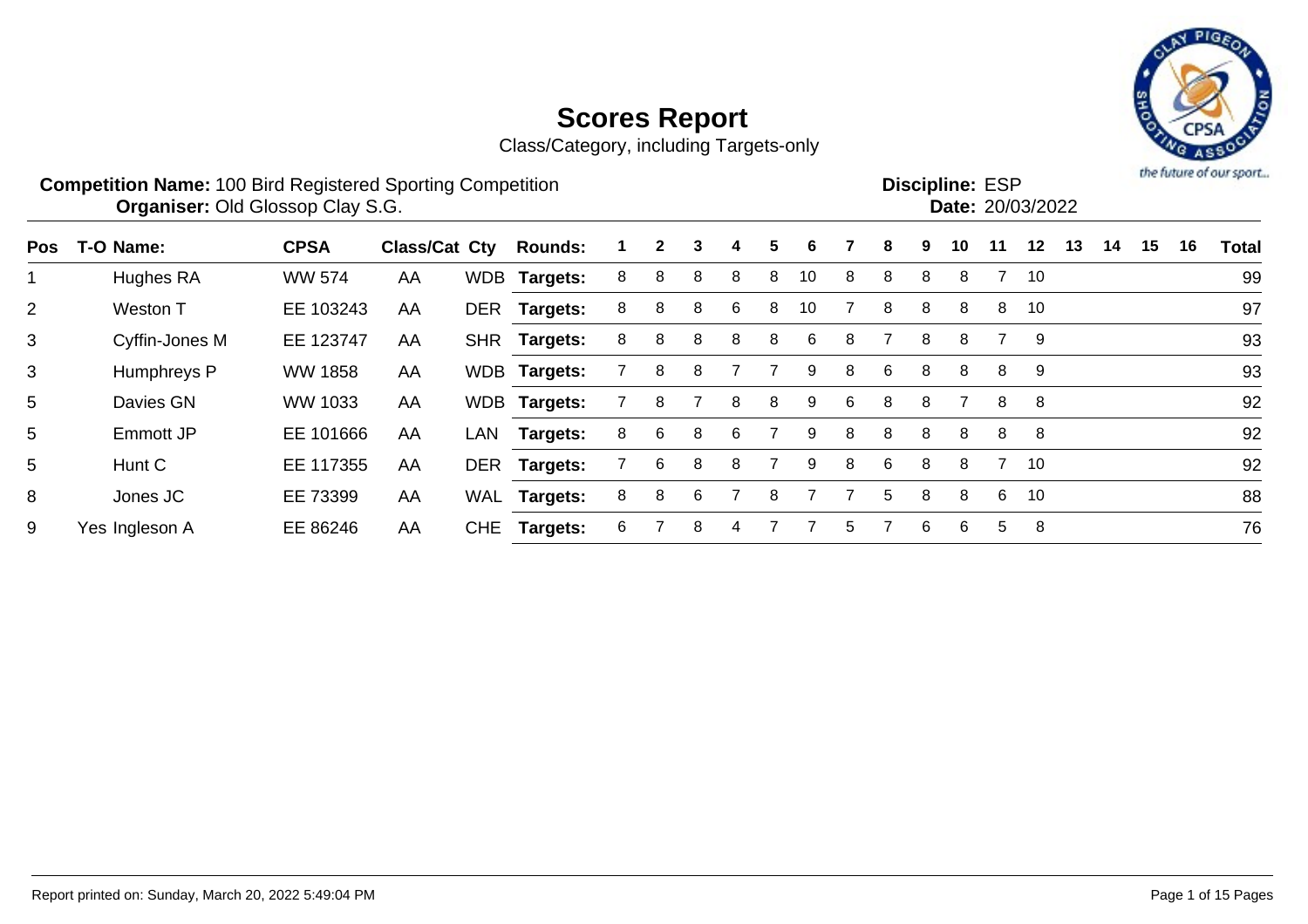Class/Category, including Targets-only



**Competition Name:** 100 Bird Registered Sporting Competition **EXP EXP Competition EXP Organiser:** Old Glossop Clay S.G. 2008/2022

**Discipline:**

| סטוµוווק. ∟טר |                  |
|---------------|------------------|
|               | Date: 20/03/2022 |
|               |                  |

| T-O Name:           | <b>CPSA</b>    |   |            | <b>Rounds:</b>       |                                                                                                                                    | $\mathbf{2}$ | 3              |                | 5              | 6  |                | 8              | 9              | 10             | 11             | 12             | 13 | 14 | 15 | 16 | <b>Total</b> |
|---------------------|----------------|---|------------|----------------------|------------------------------------------------------------------------------------------------------------------------------------|--------------|----------------|----------------|----------------|----|----------------|----------------|----------------|----------------|----------------|----------------|----|----|----|----|--------------|
| Roe S               | EE 107743      | A | <b>DER</b> | Targets:             | 8                                                                                                                                  | 8            | 8              | $\overline{7}$ | $\overline{7}$ | 9  |                | 8              | 8              | 8              | 8              | 9              |    |    |    |    | 95           |
| <b>Clark ADC</b>    | EE 140535      | A | <b>YOR</b> | <b>Targets:</b>      | 8                                                                                                                                  | 8            | 8              | 6              |                | 9  | 8              | 6              | 8              |                | 8              | 10             |    |    |    |    | 93           |
| Dale M              | EE 119357      | A | <b>CHE</b> | Targets:             | 8                                                                                                                                  | 6            | 8              | $\overline{7}$ |                | 9  |                | $\overline{7}$ | 8              | 6              | 8              | 10             |    |    |    |    | 91           |
| Danby D             | EE 120823      | A |            |                      | 8                                                                                                                                  | 8            | 8              | 6              | 7              | 9  |                | 7              | $\overline{7}$ | 6              | 8              | 10             |    |    |    |    | 91           |
| Williams L          | EE 138183      | A | <b>CHE</b> | <b>Targets:</b>      | 8                                                                                                                                  | 8            | $\overline{7}$ | $\overline{7}$ | 8              | 9  | 8              | 5              | 6              | $\overline{7}$ | 8              | 9              |    |    |    |    | 90           |
| Davies JM           | <b>WW 2867</b> | A |            |                      | 8                                                                                                                                  | 8            | 8              | 8              | 6              | 10 | $\overline{7}$ | 6              | 5              | $\overline{7}$ | 8              | 8              |    |    |    |    | 89           |
| Earl LA             | EE 141076      | A | <b>CHE</b> | <b>Targets:</b>      | 8                                                                                                                                  |              | $\overline{7}$ | 8              | 8              | 7  | 8              | 4              | 8              | 6              | 8              | 10             |    |    |    |    | 89           |
| Roe J               | EE 125519      | A |            |                      | 5                                                                                                                                  | 8            | $\overline{7}$ | 8              | 8              | 9  | $\overline{7}$ | 6              | $\overline{7}$ | 5              | $\overline{7}$ | 8              |    |    |    |    | 85           |
| Shaw J              | EE 141609      | A |            |                      | 8                                                                                                                                  | 8            | 5              | 6              | $\overline{7}$ | 10 | 7              | 5              | $\overline{7}$ | $\overline{7}$ | 6              | 9              |    |    |    |    | 85           |
| Yes Edwards I       | EE 121602      | A |            |                      | $7^{\circ}$                                                                                                                        |              | 8              | 5              | 8              | 7  | 5              | 8              |                | $\overline{7}$ | 6              | 9              |    |    |    |    | 84           |
| Yes Horsfield DW    | EE 92834       | A | <b>LAN</b> | <b>Targets:</b>      | 8                                                                                                                                  |              | 8              | 5              | 8              | 9  | 6              | 8              | 8              | 5              | 4              | 8              |    |    |    |    | 84           |
| Warring E           | EE 67792       | A | <b>YOR</b> | Targets:             | 7                                                                                                                                  | 8            | $\overline{7}$ | 8              | 5              | 8  | 6              | 8              | $\overline{7}$ | 6              | 4              | 10             |    |    |    |    | 84           |
| Waterman N          | EE 83554       | A | <b>CHE</b> |                      | 8                                                                                                                                  | 8            | 7              | $\overline{7}$ | 7              | 7  | 7              | 4              | $\overline{7}$ | 6              | $\overline{7}$ | 9              |    |    |    |    | 84           |
| Woodward A          | EE 132761      | A | <b>CHE</b> | <b>Targets:</b>      | $\overline{7}$                                                                                                                     | 5            | 8              | 6              | 6              | 10 | 8              | 8              | $\overline{7}$ | 4              | $\overline{7}$ | $\overline{7}$ |    |    |    |    | 83           |
| Moss FA             | EE 69625       | A | <b>CHE</b> | <b>Targets:</b>      | $\overline{7}$                                                                                                                     | 6            | 8              | 8              | $\overline{7}$ | 8  | $\overline{7}$ | 5              | $\overline{7}$ | $\overline{7}$ | 4              | 8              |    |    |    |    | 82           |
| Hunt R              | EE 104094      | A | <b>DER</b> | <b>Targets:</b>      | 5                                                                                                                                  | 6            | 8              | 8              | 6              | 9  | 6              | 7              | $\overline{7}$ | 6              | 3              | 10             |    |    |    |    | 81           |
| Palmer <sub>R</sub> | EE 138677      | A | <b>NOT</b> |                      | 8                                                                                                                                  | 6            | 8              | 4              | 8              | 9  | 6              | 6              | 7              | $\overline{2}$ | $\overline{7}$ | 9              |    |    |    |    | 80           |
| Yes Roe A           | EE 55114       | A |            |                      | $\overline{7}$                                                                                                                     | 8            | 5              | 6              | 8              | 10 |                | 3              | 8              | 3              | 5              | 10             |    |    |    |    | 80           |
| Yes Clayton D       | EE 58048       | A | <b>LAN</b> | <b>Targets:</b>      | 4                                                                                                                                  |              | 6              | 5              |                | 6  | 5              | 8              | 8              |                | 5              | $\overline{7}$ |    |    |    |    | 75           |
|                     |                |   |            | <b>Class/Cat Cty</b> | YOR Targets:<br>WDB Targets:<br>DER Targets:<br>YOR Targets:<br>MER Targets:<br><b>Targets:</b><br><b>Targets:</b><br>DER Targets: |              |                |                |                |    |                |                |                |                |                |                |    |    |    |    |              |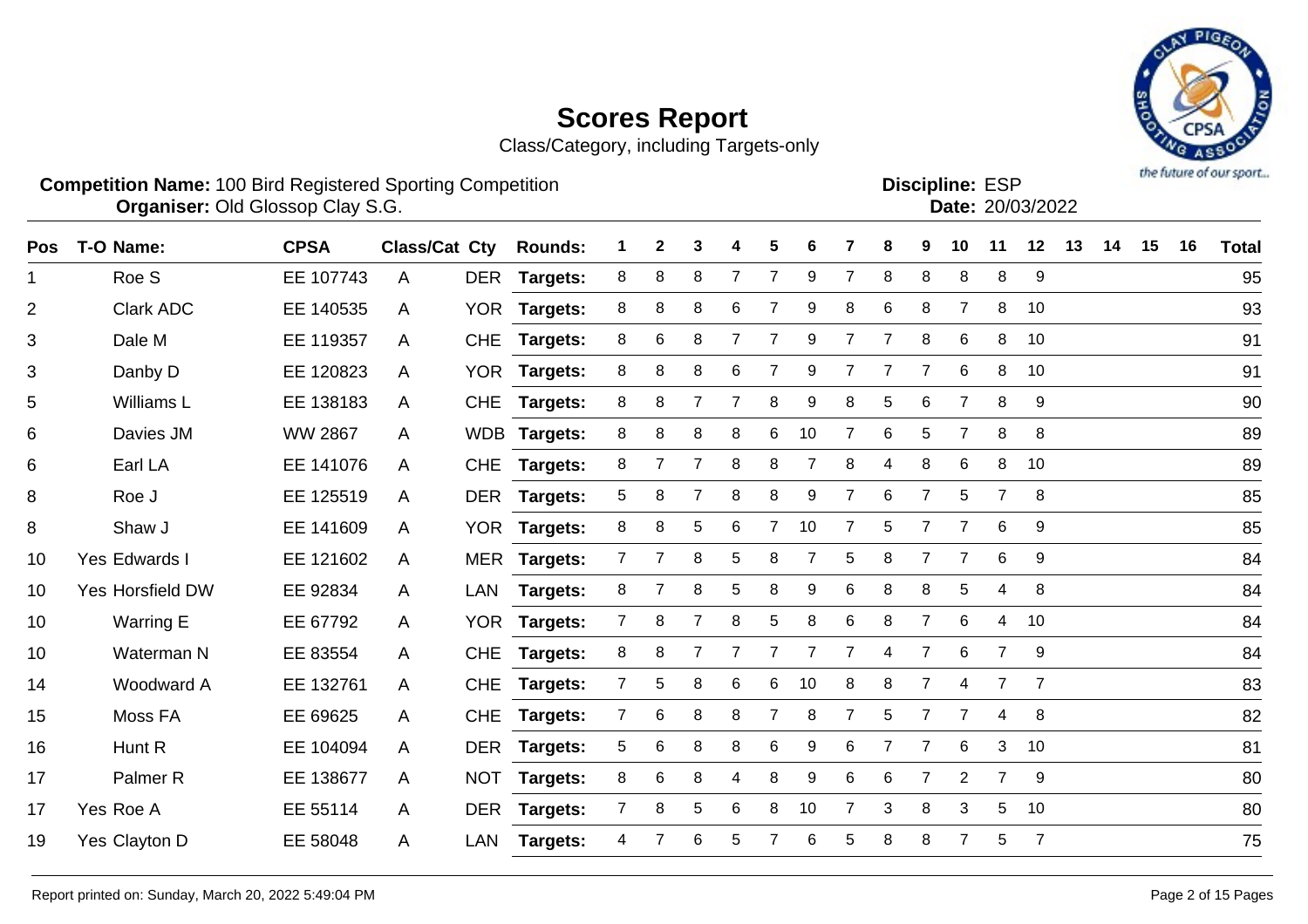

|    | <b>Competition Name: 100 Bird Registered Sporting Competition</b> | <b>Organiser: Old Glossop Clay S.G.</b> |              |                              |                      |     |  |       |                         |  | <b>Discipline: ESP</b> | <b>Date: 20/03/2022</b> |  |      | the future of our sport |
|----|-------------------------------------------------------------------|-----------------------------------------|--------------|------------------------------|----------------------|-----|--|-------|-------------------------|--|------------------------|-------------------------|--|------|-------------------------|
|    | Pos T-O Name:                                                     | <b>CPSA</b>                             |              | <b>Class/Cat Cty Rounds:</b> | 1 2 3 4 5 6 7 8 9 10 |     |  |       |                         |  | - 11                   |                         |  | - 16 | Total                   |
| 20 | Yes Bate P                                                        | EE 85393                                | A            | DER Targets:                 |                      |     |  |       | 8 8 7 5 7 7 5 2 7 3 6 9 |  |                        |                         |  |      | 74                      |
| 20 | Read AJ                                                           | EE 64203                                | $\mathsf{A}$ | DER Targets:                 |                      |     |  |       | 6 8 6 6 8 7 4 7 6 4 5 7 |  |                        |                         |  |      | 74                      |
| 22 | Bates A                                                           | EE 106925                               | A            | DER Targets:                 |                      | 866 |  | 8 6 2 | 868                     |  | 4 3 7                  |                         |  |      | 72                      |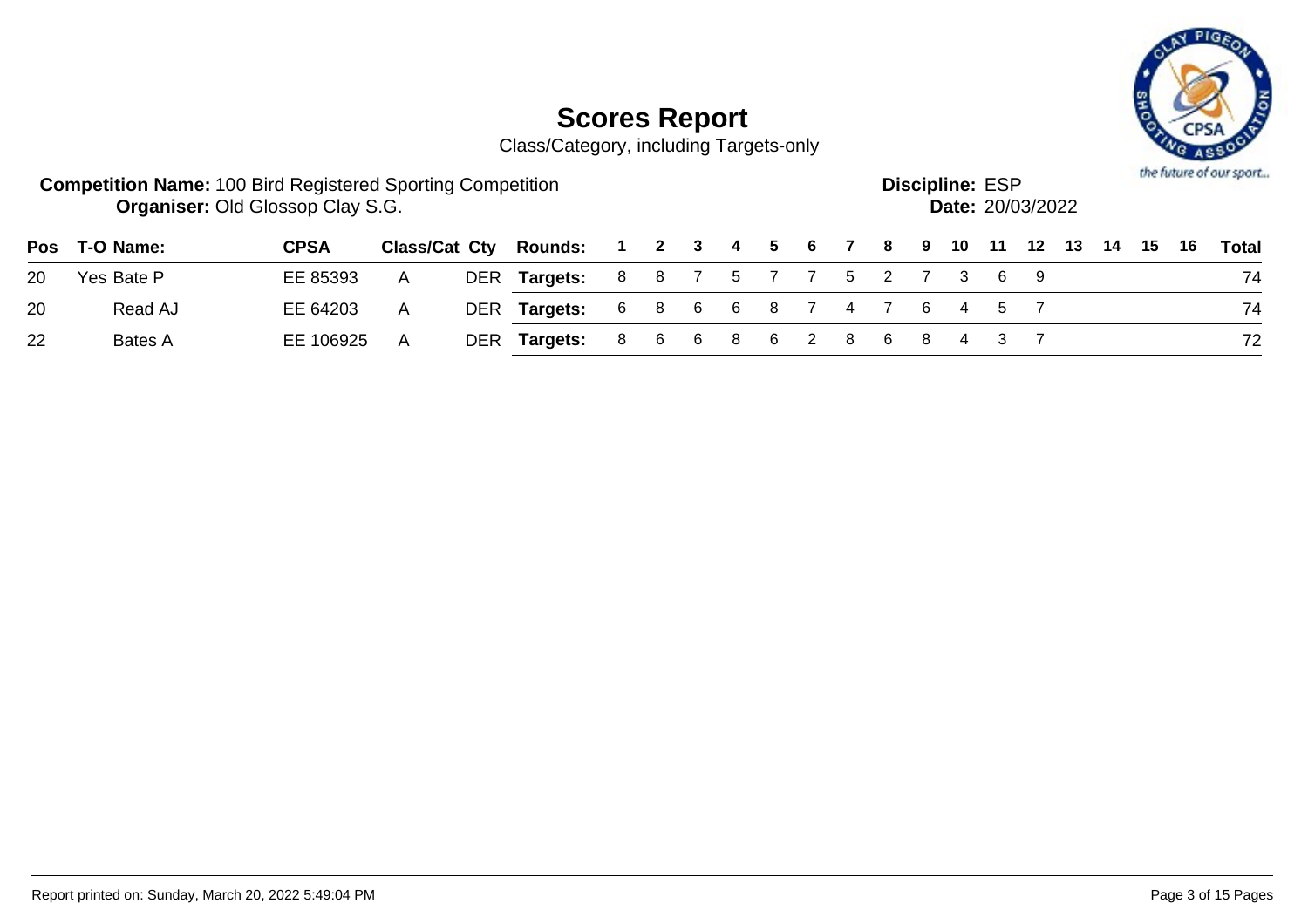Class/Category, including Targets-only



#### **Competition Name:** 100 Bird Registered Sporting Competition **EXP EXP Competition EXP Organiser:** Old Glossop Clay S.G. 2008/2022

Discipline: ESP<br>Date: 20/03/2022

| Pos | T-O Name:            | <b>CPSA</b> | Class/Cat Cty |            | <b>Rounds:</b>  |                 | 2              | 3              |                | 5              | 6  |                | 8              | 9              | 10             | 11              | 12             | 13 | 14 | 15 | 16 | <b>Total</b> |
|-----|----------------------|-------------|---------------|------------|-----------------|-----------------|----------------|----------------|----------------|----------------|----|----------------|----------------|----------------|----------------|-----------------|----------------|----|----|----|----|--------------|
| 1   | Yes Riley K          | EE 82336    | B             | LAN        | Targets:        | 8               | 8              | 8              | 8              | $\overline{7}$ | 8  | 6              | 6              | 6              | 5              | $\overline{7}$  | 9              |    |    |    |    | 86           |
| 2   | Newton I             | EE 141122   | B             | LAN        | Targets:        | 8               | $\overline{7}$ | 5              | 5              | $\overline{7}$ | 8  | 6              | $\,8\,$        | 8              | $\overline{7}$ | $\overline{7}$  | 9              |    |    |    |    | 85           |
| 3   | Earl AM              | EE 141075   | B             | <b>CHE</b> | <b>Targets:</b> | $\overline{7}$  | 6              | 7              | 5              | 8              | 9  | 7              | 5              | 7              | 6              | 8               | 9              |    |    |    |    | 84           |
| 4   | Yes Gallagher J      | EE 107984   | B             | LAN        | <b>Targets:</b> | 7 <sup>1</sup>  |                | $\overline{7}$ | 6              | $\overline{7}$ | 8  |                | 5              | $\overline{7}$ | 6              | 6               | 10             |    |    |    |    | 83           |
| 4   | Wragg H              | EE 124938   | B             |            | DER Targets:    | 7 <sup>1</sup>  | 6              | 8              | 6              | $\,6$          | 9  | 6              | $\overline{7}$ | 8              | 5              | $\overline{7}$  | 8              |    |    |    |    | 83           |
| 6   | <b>Fulford PN</b>    | EE 144350   | B             |            | YOR Targets:    | 6               | 4              | 5              | 7              | 8              | 8  |                | $\overline{7}$ | 5              | 8              | 8               | 9              |    |    |    |    | 82           |
| 6   | <b>Richardson NR</b> | EE 140516   | B             |            | YOR Targets:    | $\overline{7}$  | 7              | 7              | 6              | 7              | 9  | $\overline{7}$ | 6              | $\overline{7}$ | 4              | 8               | $\overline{7}$ |    |    |    |    | 82           |
| 8   | Yes Colclough M      | EE 126474   | B             | <b>CHE</b> | Targets:        | 8               | 6              | 6              | $\overline{7}$ | 8              | 9  | 8              | $\overline{7}$ | 6              | $\overline{4}$ | 5               | $\overline{7}$ |    |    |    |    | 81           |
| 8   | Frost P              | EE 133543   | B             |            | YOR Targets:    | $7\overline{ }$ | 5              | 7              | $\overline{7}$ | 7              | 7  | 8              | $\overline{7}$ | 8              | 6              | 5               | $\overline{7}$ |    |    |    |    | 81           |
| 8   | <b>Platts DA</b>     | EE 145193   | B             | <b>DER</b> | <b>Targets:</b> | 8               | 4              | 8              | $\overline{7}$ | 7              | 8  | 6              | $\overline{7}$ | 7              | 6              | 6               | 7              |    |    |    |    | 81           |
| 11  | Camp LS              | EE 133175   | B             |            | DER Targets:    | 8               | 5              | 8              | $\overline{7}$ | 8              | 10 | $\overline{7}$ | 6              | 8              | 3              | 3               | $\overline{7}$ |    |    |    |    | 80           |
| 11  | Yes Haley M          | EE 122716   | B             | <b>CHE</b> | <b>Targets:</b> | 6               | 7              | 5              | $\overline{7}$ | 5              | 8  |                | $\overline{7}$ | $\overline{7}$ | 6              | $6\phantom{1}6$ | 9              |    |    |    |    | 80           |
| 13  | <b>Brown A</b>       | EE 140993   | B             |            | DER Targets:    | 8               | 6              | 8              | $\overline{2}$ | 7              | 7  | 6              | 6              | 8              | 6              | 8               | 7              |    |    |    |    | 79           |
| 14  | Gant R               | EE 137178   | B             |            | YOR Targets:    | 6               | 6              | 6              | 8              | 8              | 8  | 5              | 6              | $\overline{7}$ | 5              | 5               | 8              |    |    |    |    | 78           |
| 15  | Yes Jones JC         | EE 94671    | B             | <b>STA</b> | Targets:        | 8               | 5              | 7              | $\overline{7}$ | $\,6\,$        | 4  | 5              | $\overline{7}$ | $6\phantom{1}$ | 8              | 4               | 9              |    |    |    |    | 76           |
| 16  | Carter A             | EE 134235   | B             |            | YOR Targets:    | $\overline{7}$  | 6              | 7              | $\overline{7}$ | $\overline{7}$ | 5  | 6              | 7              | 6              | 3              | 4               | 10             |    |    |    |    | 75           |
| 16  | Wildig SW            | EE 90934    | B             |            | YOR Targets:    | $\overline{7}$  | 6              | 8              | 4              | 7              | 4  | 6              | 8              | 8              | 6              | 1               | 10             |    |    |    |    | 75           |
| 18  | Dunn R               | EE 141107   | B             | LAN        | Targets:        | $\overline{7}$  | 5              | 7              | 5              | 8              | 9  | 5.             | 3              | $\overline{7}$ | 3              | 6               | 9              |    |    |    |    | 74           |
| 19  | Jones A              | EE 113535   | B             |            | WAL Targets:    | 4               | 6              |                | 6              | 5              | 8  | 8              | $\overline{7}$ | 3              | $\overline{7}$ | 5               | $\overline{7}$ |    |    |    |    | 73           |
|     |                      |             |               |            |                 |                 |                |                |                |                |    |                |                |                |                |                 |                |    |    |    |    |              |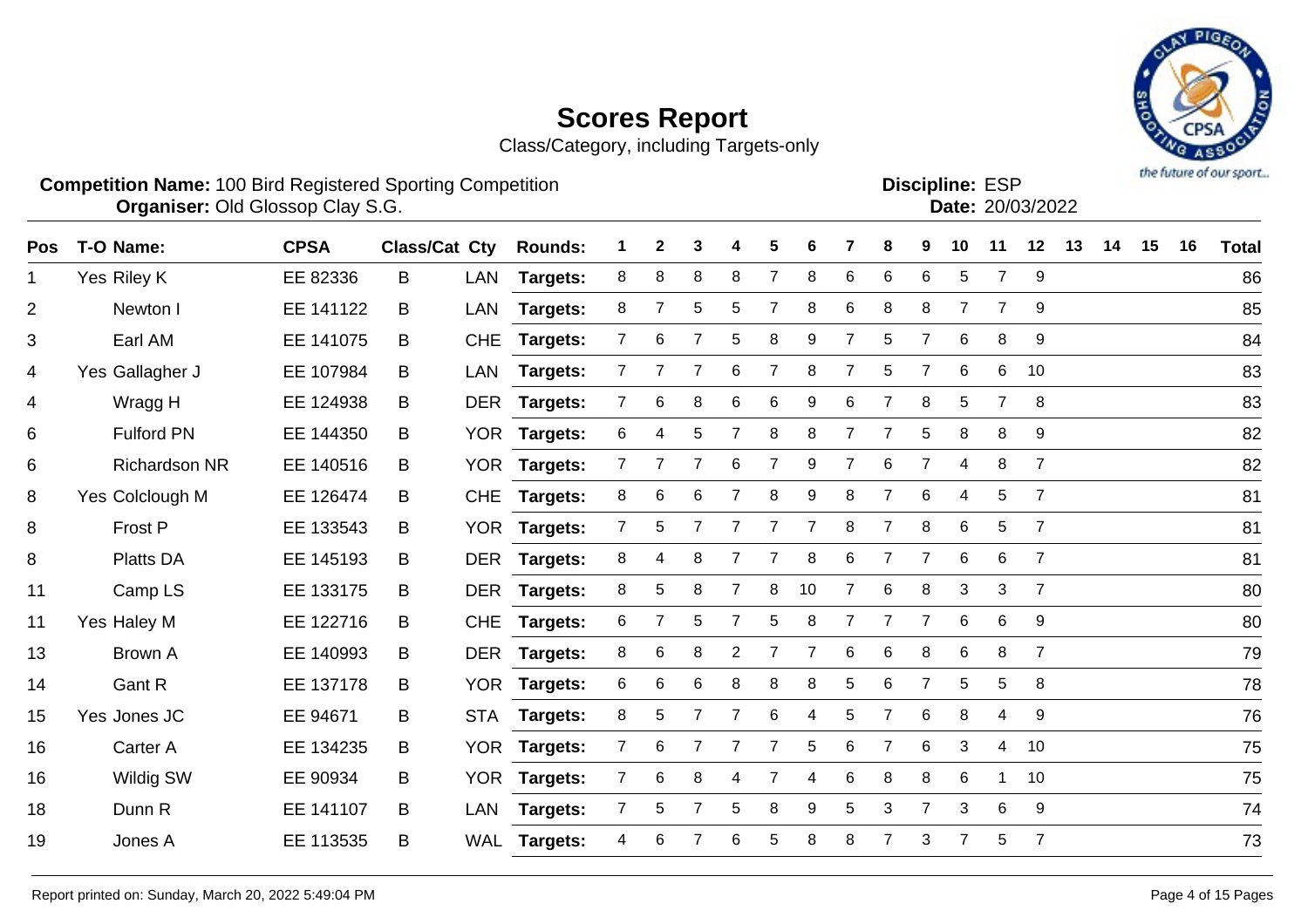

|    | <b>Competition Name: 100 Bird Registered Sporting Competition</b><br><b>Organiser: Old Glossop Clay S.G.</b> |              |  |                                                                    |  |  |  |  | <b>Discipline: ESP</b> | <b>Date: 20/03/2022</b> |  |  | the future of our sport |
|----|--------------------------------------------------------------------------------------------------------------|--------------|--|--------------------------------------------------------------------|--|--|--|--|------------------------|-------------------------|--|--|-------------------------|
|    | Pos T-O Name:                                                                                                | <b>CPSA</b>  |  | Class/Cat Cty Rounds: 1 2 3 4 5 6 7 8 9 10 11 12 13 14 15 16 Total |  |  |  |  |                        |                         |  |  |                         |
| 20 | Ledwidge SE                                                                                                  | EE 145545  B |  | LAN Targets: 8 5 5 5 8 9 4 4 6 2 7 6                               |  |  |  |  |                        |                         |  |  | 69                      |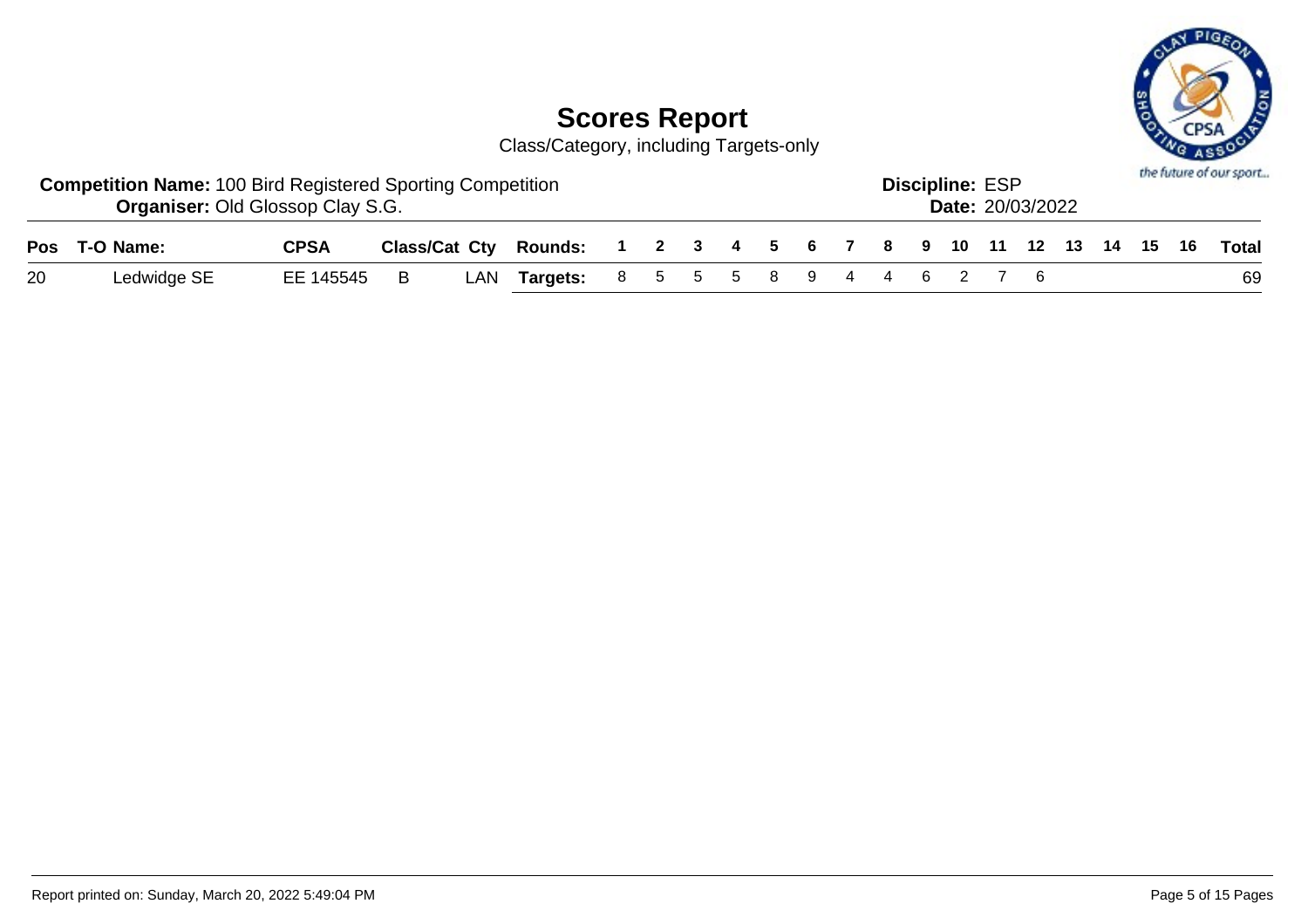Class/Category, including Targets-only



**Competition Name:** 100 Bird Registered Sporting Competition **EXP EXP Competition EXP Organiser:** Old Glossop Clay S.G. 2008/2022

**Discipline:**

| סטו <b>וווופ.</b> בטר |                  |
|-----------------------|------------------|
|                       | Date: 20/03/2022 |
|                       |                  |

| <b>Pos</b>     | T-O Name:          | <b>CPSA</b> | <b>Class/Cat Cty</b> |            | <b>Rounds:</b>  |                | 2          | 3               |    | 5              |                |   | 8              | 9 | 10             | 11             | 12               | 13 | 14 | 15 | 16 | <b>Total</b> |
|----------------|--------------------|-------------|----------------------|------------|-----------------|----------------|------------|-----------------|----|----------------|----------------|---|----------------|---|----------------|----------------|------------------|----|----|----|----|--------------|
| 1              | Dale PC            | EE 144056   | $\mathsf{C}$         | <b>CHE</b> | <b>Targets:</b> | 6              |            |                 | 3  | 8              | 9              | 7 | $\overline{7}$ | 6 | 8              | 6              | 9                |    |    |    |    | 83           |
| $\overline{2}$ | <b>Buckley SJW</b> | EE 143716   | C                    | LAN        | Targets:        | 8              | 8          | 6               |    | 7              | 9              | 8 | 4              | 8 | 4              | 3              | 7                |    |    |    |    | 79           |
| $\overline{2}$ | Sprowell T         | EE 141490   | C                    | LAN        | Targets:        | 8              | 7          | 7               |    | 6              |                | 8 | 3              | 8 | 5              | 5              | 8                |    |    |    |    | 79           |
| 4              | Yes Baguley P      | EE 106136   | C                    | <b>CHE</b> | <b>Targets:</b> | 8              | 4          | $\overline{7}$  | 7  | 6              | $\overline{7}$ | 4 | 5              | 8 | $\overline{7}$ | 5              | $\boldsymbol{9}$ |    |    |    |    | 77           |
| 4              | Wragg D            | EE 34044    | $\mathsf{C}$         |            | DER Targets:    | 6              | 6          | 6               |    | 8              | 6              | 7 | 5              | 6 | 5              | 6              | 9                |    |    |    |    | 77           |
| 6              | Cadwell D          | EE 144710   | C                    | DER        | <b>Targets:</b> | 8              | 7          | 7               | 6  | 8              | 4              | 8 | 4              | 8 | 3              | 5              | 8                |    |    |    |    | 76           |
| $\overline{7}$ | <b>Heaford JNT</b> | EE 142346   | $\mathsf{C}$         | <b>CHE</b> | Targets:        | 6              | 4          | 8               | 4  | $\overline{7}$ | 8              | 7 | 5              | 7 | $\overline{7}$ | 6              | 6                |    |    |    |    | 75           |
| 8              | Middleton J        | EE 144497   | $\mathsf{C}$         |            | YOR Targets:    | 7 <sup>1</sup> | 8          | 6               |    | 7              | 6              | 6 | 3              | 5 | 6              | 3              | 9                |    |    |    |    | 73           |
| 9              | <b>Boydell GJ</b>  | EE 97589    | $\mathsf{C}$         | LAN        | <b>Targets:</b> | $\overline{7}$ | 5          | $6\phantom{1}6$ | 6  | 6              | 5              | 6 | 5              | 4 | 5              | $\overline{7}$ | 10               |    |    |    |    | 72           |
| 9              | Yes Bratt AC       | EE 139378   | $\mathsf{C}$         | <b>CHE</b> | <b>Targets:</b> | $\overline{7}$ | 6          | 6               | 5  |                |                | 5 | 6              | 6 | 6              | 5              | 9                |    |    |    |    | 72           |
| 9              | <b>Highley DA</b>  | EE 140213   | C                    | <b>YOR</b> | Targets:        |                |            |                 |    |                | 5              | 8 | 5              | 5 | 5              | 5              | 10               |    |    |    |    | 72           |
| 9              | Jones DI           | EE 142448   | $C^*$                |            | YOR Targets:    | 8              | 2          | 7               | 5  | 7              | 6              | 6 | $\overline{7}$ | 5 | 5              | 6              | 8                |    |    |    |    | 72           |
| 13             | Firn WJ            | EE 139478   | C                    |            | YOR Targets:    | 8              | $\sqrt{5}$ | 7               | 4  | 7              | 7              | 3 | 4              | 6 | 5              | 6              | $\boldsymbol{9}$ |    |    |    |    | 71           |
| 14             | Yes Allsebrook SP  | EE 140702   | C                    |            | NOT Targets:    | $\overline{7}$ | 7          | 6               | 4  | 5              | 6              | 3 | 5              | 6 | 6              | 4              | 6                |    |    |    |    | 65           |
| 15             | Yes Gallagher T    | EE 140418   | C                    | LAN        | <b>Targets:</b> | 8              | 5          | 8               | 5. | 4              | 5              | 5 | 6              | 7 | 3              | 4              | 4                |    |    |    |    | 64           |
| 15             | <b>Gillies N</b>   | EE 137325   | $\mathsf{C}$         | YOR        | <b>Targets:</b> | 6              | 5          | 5               | 6  | 4              | 6              | 3 | 5              | 6 | 5              | 6              | 7                |    |    |    |    | 64           |
| 17             | Collier TJ         | EE 136030   | $\mathsf{C}$         |            | YOR Targets:    | 7 <sup>1</sup> | 4          | 4               | 3  | 4              | 6              | 7 | 4              | 4 | $\overline{2}$ | 6              | 9                |    |    |    |    | 60           |
| 17             | Yes Gaunt M        | EE 146336   | $C^*$                | <b>CHE</b> | <b>Targets:</b> | 6              |            | $\,6$           | 3  | 6              | 6              | 6 | 5              | 7 | 4              | 6              | 4                |    |    |    |    | 60           |
| 17             | Lancaster F        | EE 142682   | $\mathsf{C}$         | <b>CHE</b> | <b>Targets:</b> | 6              | 6          | 3               | 3  | 6              | 8              | 5 | 5.             | 5 | 4              | 5              | 4                |    |    |    |    | 60           |
|                |                    |             |                      |            |                 |                |            |                 |    |                |                |   |                |   |                |                |                  |    |    |    |    |              |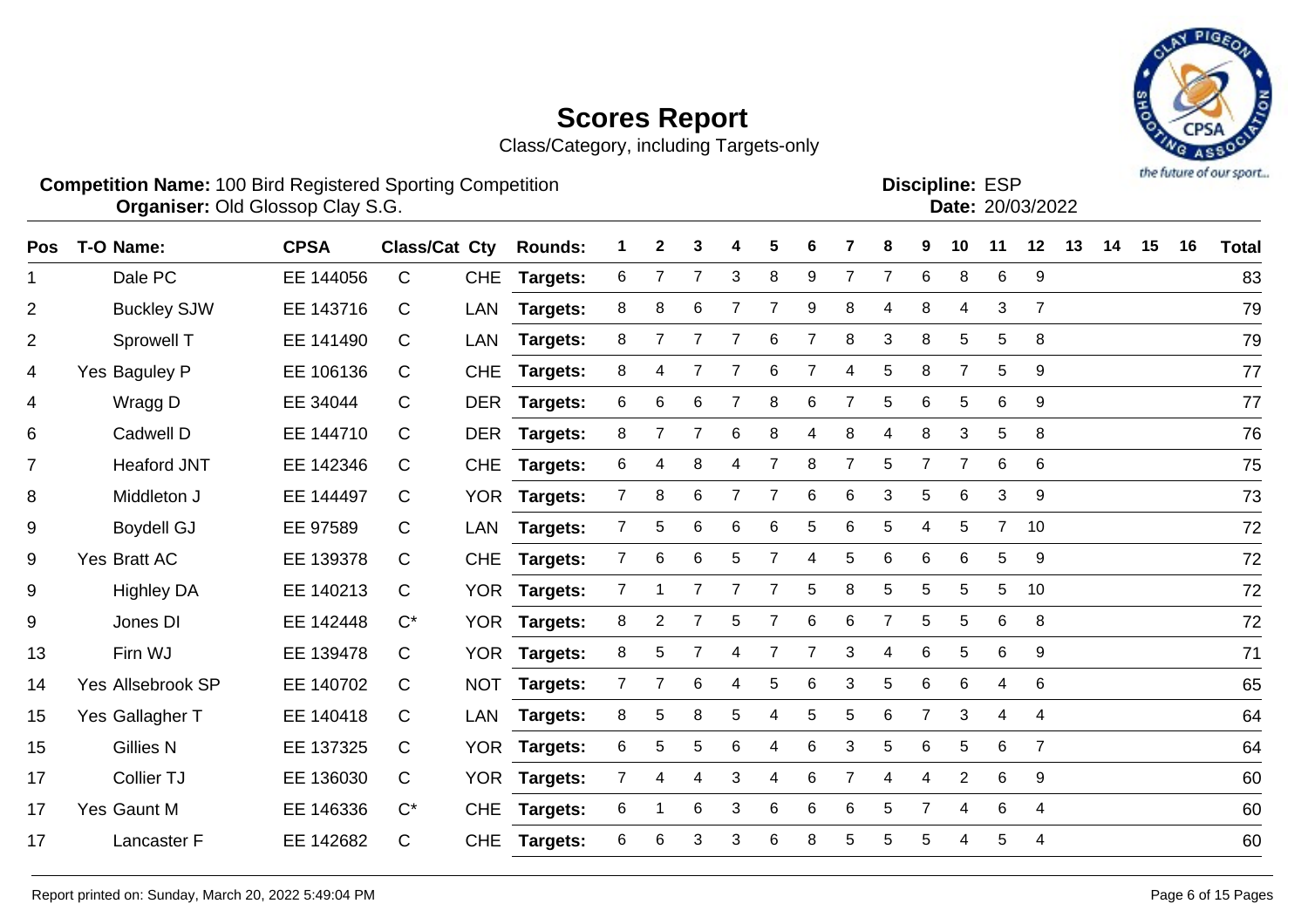

|     | <b>Competition Name: 100 Bird Registered Sporting Competition</b><br><b>Organiser: Old Glossop Clay S.G.</b> |             |                      |            |                 |    |              |   |    |   |                       |               |                |   | <b>Discipline: ESP</b><br>Date: 20/03/2022 |          |                |    |    |    |    | the future of our sport |
|-----|--------------------------------------------------------------------------------------------------------------|-------------|----------------------|------------|-----------------|----|--------------|---|----|---|-----------------------|---------------|----------------|---|--------------------------------------------|----------|----------------|----|----|----|----|-------------------------|
| Pos | T-O Name:                                                                                                    | <b>CPSA</b> | <b>Class/Cat Cty</b> |            | <b>Rounds:</b>  |    | $\mathbf{2}$ | 3 | 4  | 5 | 6                     |               | 8              | 9 | 10                                         | 11       | 12             | 13 | 14 | 15 | 16 | Total                   |
| 20  | Yes Corke S                                                                                                  | EE 141355   | C                    | <b>STA</b> | <b>Targets:</b> | 5. | 3            | 8 | 4  | 6 |                       |               | 6              | 2 | 5                                          | 4        | 6              |    |    |    |    | 57                      |
| 20  | Sprowell A                                                                                                   | EE 141489   | C                    | LAN        | Targets:        |    |              | 6 | -6 | 2 | 5.                    |               | 5              | 4 | 6                                          | 3        | 5              |    |    |    |    | 57                      |
| -20 | Yes Townsend K                                                                                               | EE 137864   | C                    | <b>NFK</b> | Targets:        | 8  | 5            | 3 | 3  | 3 | 9                     |               | $\Omega$       | 6 | 3                                          | 5        | 5              |    |    |    |    | 57                      |
| 23  | Redgrave S                                                                                                   | EE 146485   | $\mathsf{C}^\star$   | LAN        | <b>Targets:</b> |    | 4            | 6 | 5  | 5 | $\mathbf{2}^{\prime}$ | $2^{\circ}$   | $\overline{2}$ | 6 | 3                                          | 5        | $\overline{4}$ |    |    |    |    | 51                      |
| 23  | <b>Yes Rowland TS</b>                                                                                        | EE 146502   | $\mathrm{C}^*$       |            | DER Targets:    |    | 4            | 6 | 3  | 6 | 6                     | 4             |                | 6 | 2                                          | 4        | $\overline{2}$ |    |    |    |    | 51                      |
| 25  | <b>Binnington KG</b>                                                                                         | EE 146181   | $C^*$                |            | YOR Targets:    |    |              | 5 |    |   | 10                    | $\mathcal{P}$ |                |   |                                            | $\Omega$ |                |    |    |    |    | 49                      |
| 26  | Yes Shaw JC                                                                                                  | EE 146448   | $C^*$                | <b>YOR</b> | Targets:        | 5. | 6            | 4 |    |   | 3                     | 4             |                | 6 | 2                                          | 3        | $\Omega$       |    |    |    |    | 36                      |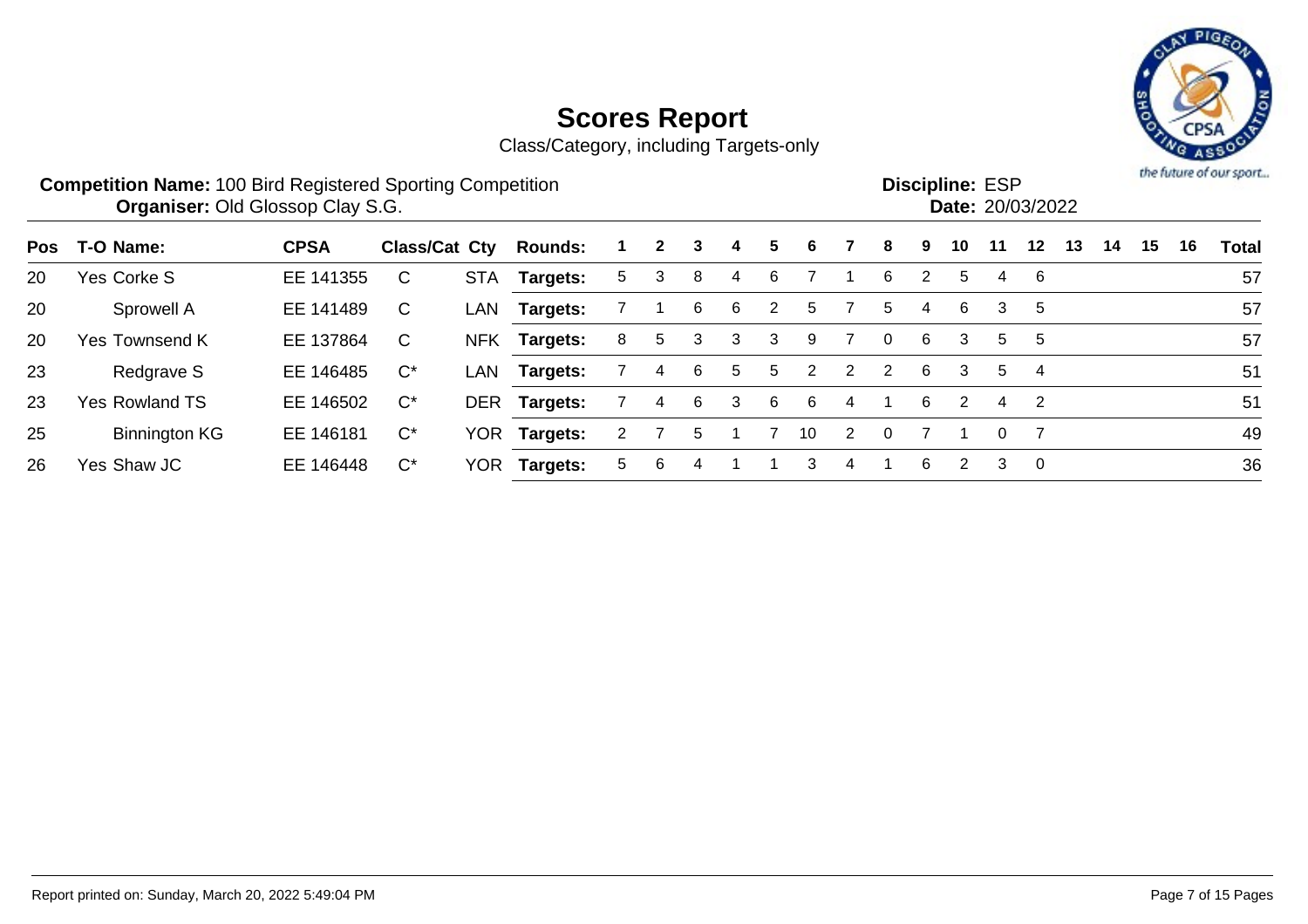

| <b>Competition Name: 100 Bird Registered Sporting Competition</b><br><b>Organiser: Old Glossop Clay S.G.</b> |             |     |                                                                    |  |  |  |  | <b>Discipline: ESP</b> | <b>Date: 20/03/2022</b> |  |  | the future of our sport |
|--------------------------------------------------------------------------------------------------------------|-------------|-----|--------------------------------------------------------------------|--|--|--|--|------------------------|-------------------------|--|--|-------------------------|
| Pos T-O Name:                                                                                                | <b>CPSA</b> |     | Class/Cat Cty Rounds: 1 2 3 4 5 6 7 8 9 10 11 12 13 14 15 16 Total |  |  |  |  |                        |                         |  |  |                         |
| Lancaster F                                                                                                  | EE 142682   | CLT | CHE Targets: 6 6 3 3 6 8 5 5 5 4 5 4                               |  |  |  |  |                        |                         |  |  | 60                      |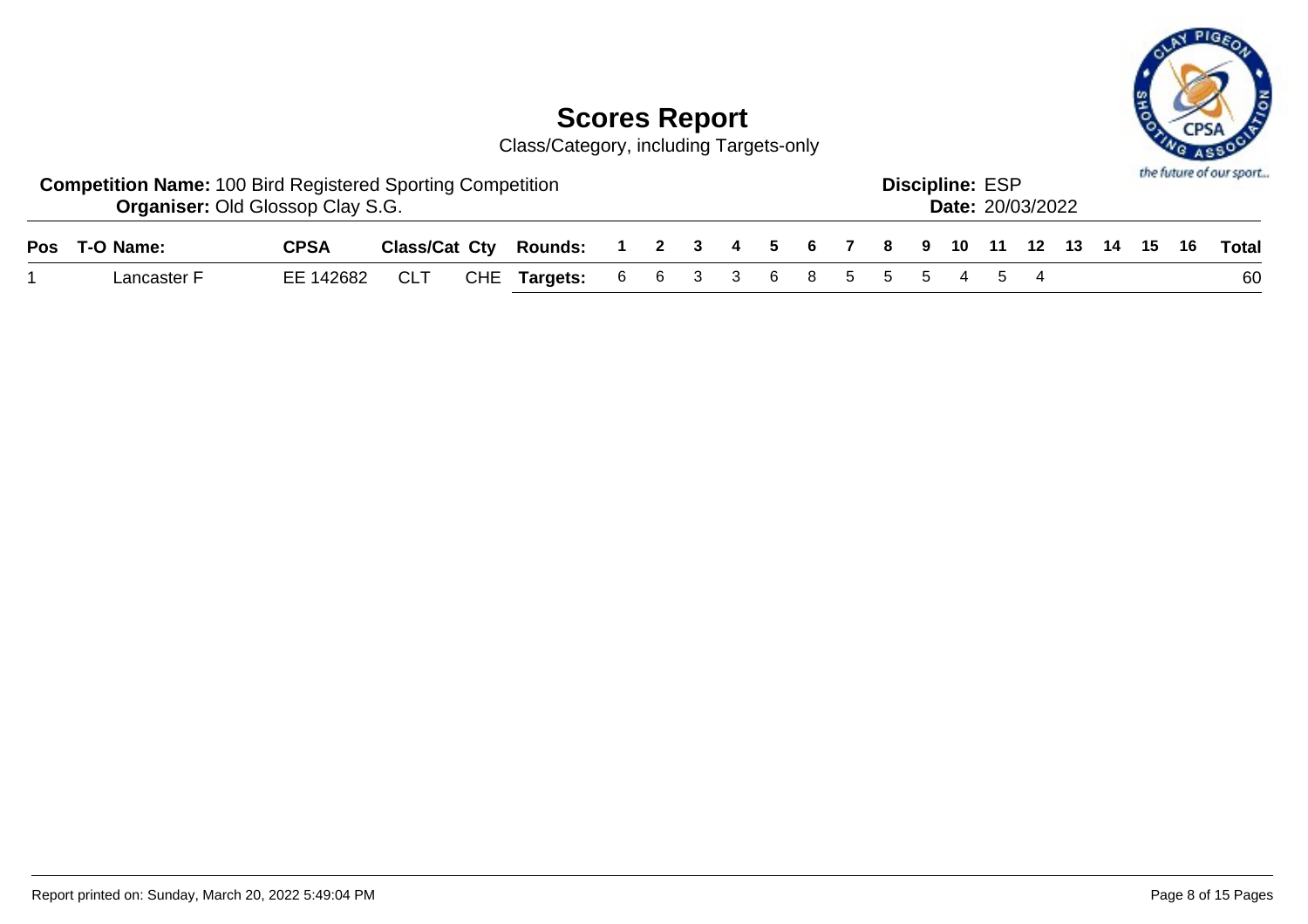

| <b>Competition Name: 100 Bird Registered Sporting Competition</b> | <b>Organiser: Old Glossop Clay S.G.</b> |            |                                                              |  |  |  |  | <b>Discipline: ESP</b> | <b>Date: 20/03/2022</b> |  |  | the future of our sport |
|-------------------------------------------------------------------|-----------------------------------------|------------|--------------------------------------------------------------|--|--|--|--|------------------------|-------------------------|--|--|-------------------------|
| Pos T-O Name:                                                     | <b>CPSA</b>                             |            | Class/Cat Cty Rounds: 1 2 3 4 5 6 7 8 9 10 11 12 13 14 15 16 |  |  |  |  |                        |                         |  |  | Total                   |
| Clark ADC                                                         | EE 140535                               | <b>JNR</b> | YOR Targets: 8 8 8 6 7 9 8 6 8 7 8 10                        |  |  |  |  |                        |                         |  |  | 93                      |
| Earl LA                                                           | EE 141076                               | JNR        | CHE Targets: 8 7 7 8 8 7 8 4 8 6 8 10                        |  |  |  |  |                        |                         |  |  | 89                      |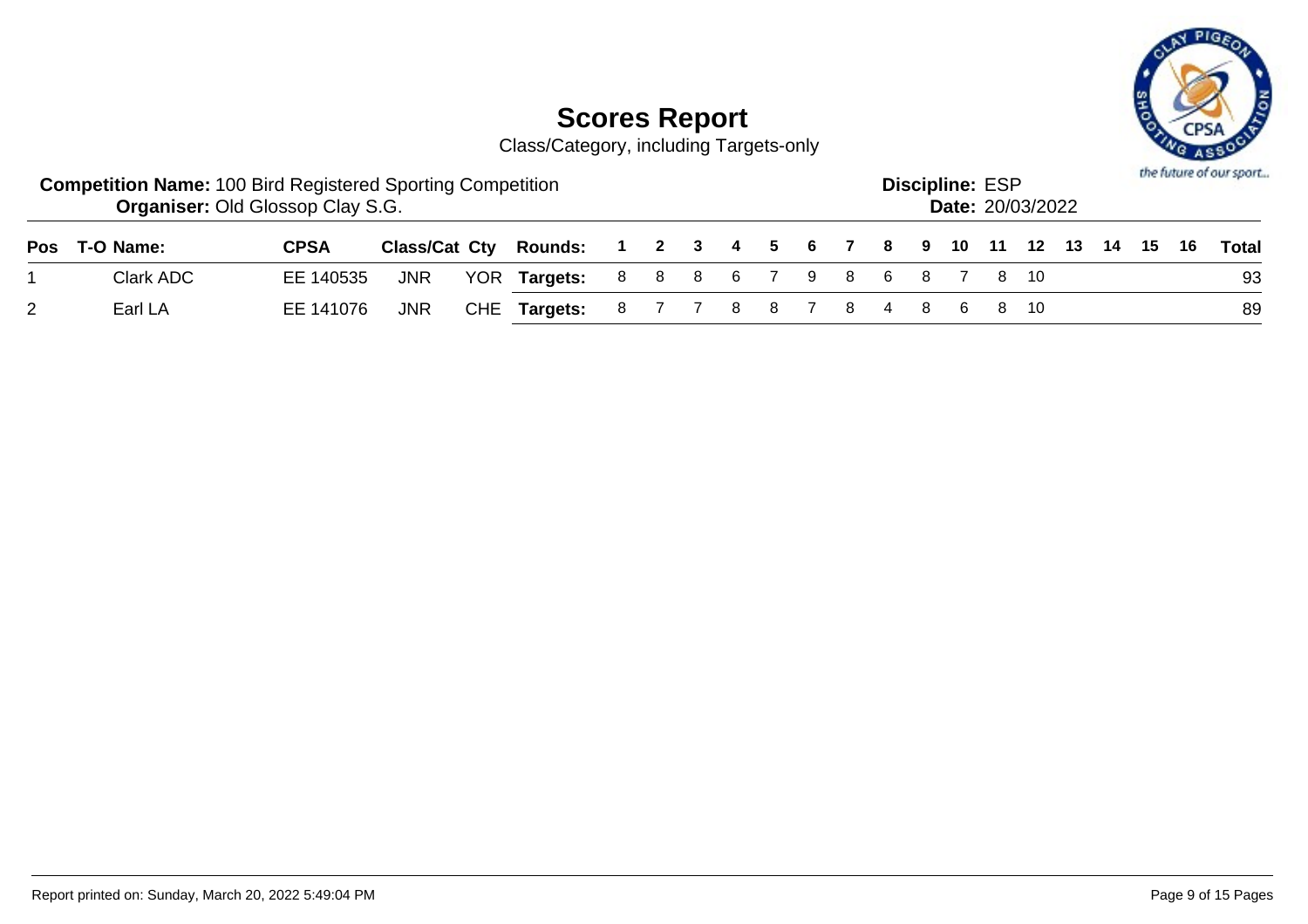

|                | <b>Competition Name: 100 Bird Registered Sporting Competition</b><br><b>Organiser: Old Glossop Clay S.G.</b> |             |               |     |                |   |              |    |    |    |          |   |    |    | <b>Discipline: ESP</b> |    | Date: 20/03/2022 |    |    |    |    | the future of our sport |
|----------------|--------------------------------------------------------------------------------------------------------------|-------------|---------------|-----|----------------|---|--------------|----|----|----|----------|---|----|----|------------------------|----|------------------|----|----|----|----|-------------------------|
| <b>Pos</b>     | T-O Name:                                                                                                    | <b>CPSA</b> | Class/Cat Cty |     | <b>Rounds:</b> |   | $\mathbf{2}$ | 3  | -4 | 5. | 6.       |   | 8  | 9  | 10                     | 11 | 12               | 13 | 14 | 15 | 16 | Total                   |
|                | Earl LA                                                                                                      | EE 141076   | LDY           |     | CHE Targets:   | 8 |              |    | 8  | 8  |          | 8 | 4  | 8  | -6                     |    | 8 10             |    |    |    |    | 89                      |
| $\overline{2}$ | Yes Bratt AC                                                                                                 | EE 139378   | LDY           |     | CHE Targets:   |   | 6            | -6 | 5  |    | 4        | 5 | 6  | 6  | 6                      |    | 59               |    |    |    |    | 72                      |
| 3              | Ledwidge SE                                                                                                  | EE 145545   | LDY           | LAN | Targets:       | 8 | 5            | 5  | 5  | 8  | 9        | 4 | 4  | 6  |                        |    | - 6              |    |    |    |    | 69                      |
| $\overline{4}$ | Lancaster F                                                                                                  | EE 142682   | LDY           |     | CHE Targets:   | 6 | 6            | 3  | 3  | 6  | 8        | 5 | 5  | -5 | 4                      | 5. | 4                |    |    |    |    | 60                      |
| 5              | Sprowell A                                                                                                   | EE 141489   | LDY           | LAN | Targets:       |   |              | 6  | -6 |    | <u>5</u> |   | 5. | 4  | 6                      | 3  | 5                |    |    |    |    | 57                      |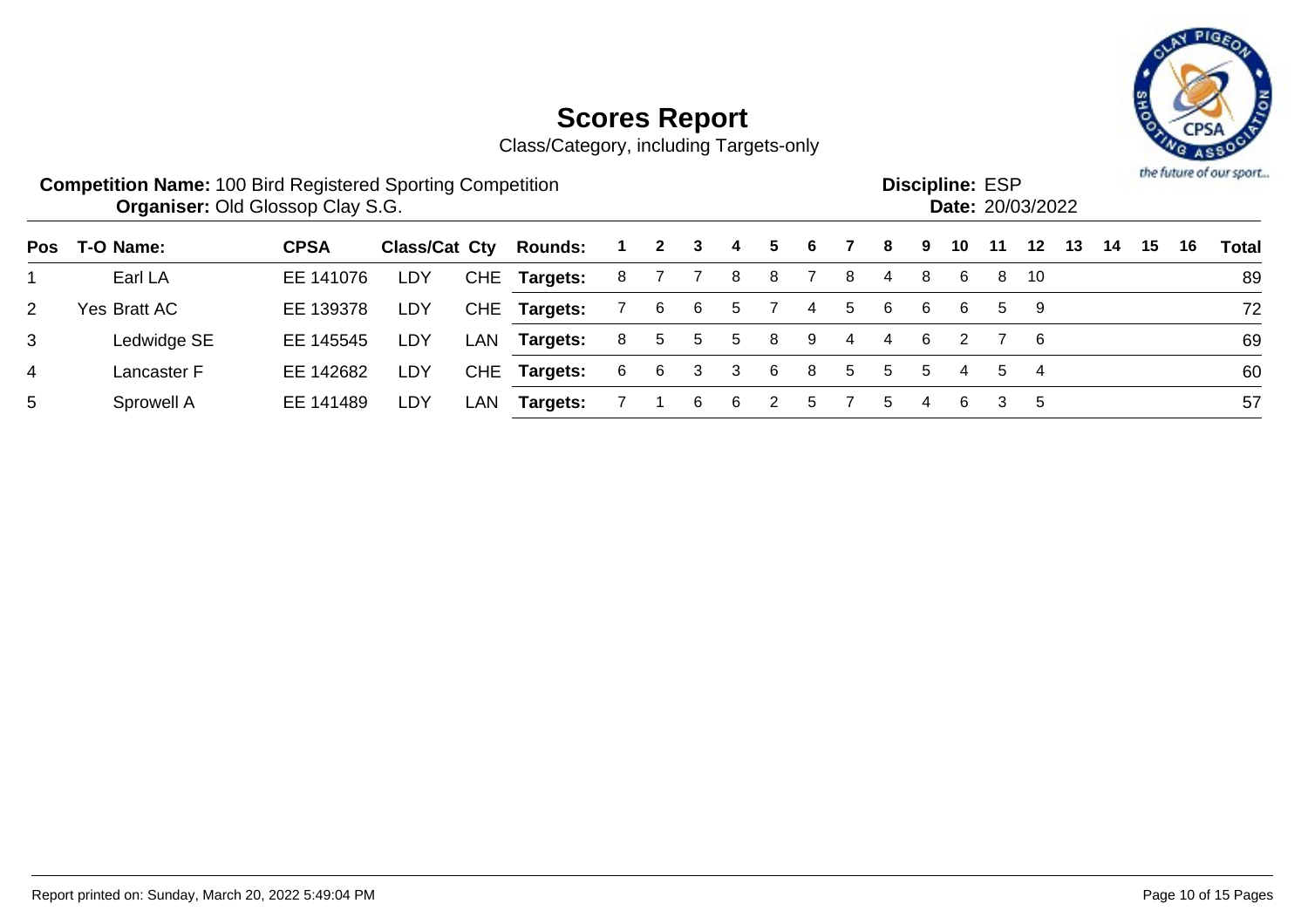

| <b>Competition Name: 100 Bird Registered Sporting Competition</b> | <b>Discipline: ESP</b> |
|-------------------------------------------------------------------|------------------------|
| <b>Organiser: Old Glossop Clay S.G.</b>                           | Date: 20/03/2022       |
|                                                                   |                        |

| <b>Pos</b> | T-O Name:               | <b>CPSA</b>    | <b>Class/Cat Cty</b> |            | <b>Rounds:</b>  |                | $\mathbf{2}$   | 3              |                | 5              | 6              |                | 8              | 9              | 10              | 11             | 12 | 13 | 14 | 15 | 16 | <b>Total</b> |
|------------|-------------------------|----------------|----------------------|------------|-----------------|----------------|----------------|----------------|----------------|----------------|----------------|----------------|----------------|----------------|-----------------|----------------|----|----|----|----|----|--------------|
| 1          | Hughes RA               | <b>WW 574</b>  | <b>SNR</b>           |            | WDB Targets:    | 8              | 8              | 8              | 8              | 8              | 10             | 8              | 8              | 8              | 8               | $\overline{7}$ | 10 |    |    |    |    | 99           |
| 2          | Weston T                | EE 103243      | <b>SNR</b>           |            | DER Targets:    | 8              | 8              | 8              | 6              | 8              | 10             |                | 8              | 8              | 8               | 8              | 10 |    |    |    |    | 97           |
| 3          | Roe S                   | EE 107743      | <b>SNR</b>           | <b>DER</b> | Targets:        | 8              | 8              | 8              |                |                | 9              |                | 8              | 8              | 8               | 8              | 9  |    |    |    |    | 95           |
| 4          | Cyffin-Jones M          | EE 123747      | <b>SNR</b>           | <b>SHR</b> | Targets:        | 8              | 8              | 8              | 8              | 8              | 6              | 8              | $\overline{7}$ | 8              | 8               | $\overline{7}$ | 9  |    |    |    |    | 93           |
| 4          | Humphreys P             | <b>WW 1858</b> | <b>SNR</b>           |            | WDB Targets:    | $7^{\circ}$    | 8              | 8              | 7              | 7              | 9              | 8              | 6              | 8              | 8               | 8              | 9  |    |    |    |    | 93           |
| 6          | Davies GN               | WW 1033        | <b>SNR</b>           |            | WDB Targets:    | $\overline{7}$ | 8              | $\overline{7}$ | 8              | 8              | 9              | 6              | 8              | 8              | $\overline{7}$  | 8              | 8  |    |    |    |    | 92           |
| 6          | Emmott JP               | EE 101666      | <b>SNR</b>           | LAN        | <b>Targets:</b> | 8              | 6              | 8              | 6              | $\overline{7}$ | 9              | 8              | 8              | 8              | 8               | 8              | 8  |    |    |    |    | 92           |
| 6          | Hunt C                  | EE 117355      | <b>SNR</b>           | DER        | <b>Targets:</b> | $\overline{7}$ | 6              | 8              | 8              | 7              | 9              | 8              | 6              | 8              | 8               | 7 <sup>1</sup> | 10 |    |    |    |    | 92           |
| 9          | Dale M                  | EE 119357      | <b>SNR</b>           | <b>CHE</b> | <b>Targets:</b> | 8              | 6              | 8              | $\overline{7}$ | $\overline{7}$ | 9              |                | $\overline{7}$ | 8              | 6               | 8              | 10 |    |    |    |    | 91           |
| $9\,$      | Danby D                 | EE 120823      | <b>SNR</b>           |            | YOR Targets:    | 8              | 8              | 8              | 6              | $\overline{7}$ | 9              |                | $\overline{7}$ | $\overline{7}$ | $6\phantom{1}6$ | 8              | 10 |    |    |    |    | 91           |
| 11         | Williams L              | EE 138183      | <b>SNR</b>           | <b>CHE</b> | Targets:        | 8              | 8              | $\overline{7}$ | $\overline{7}$ | 8              | 9              | 8              | 5              | 6              | $\overline{7}$  | 8              | 9  |    |    |    |    | 90           |
| 12         | Davies JM               | <b>WW 2867</b> | <b>SNR</b>           |            | WDB Targets:    | 8              | 8              | 8              | 8              | 6              | 10             |                | 6              | 5              | $\overline{7}$  | 8              | 8  |    |    |    |    | 89           |
| 13         | Jones JC                | EE 73399       | <b>SNR</b>           |            | WAL Targets:    | 8              | 8              | 6              | $\overline{7}$ | 8              | $\overline{7}$ | $\overline{7}$ | 5              | 8              | 8               | 6              | 10 |    |    |    |    | 88           |
| 14         | Newton I                | EE 141122      | <b>SNR</b>           | LAN        | Targets:        | 8              | $\overline{7}$ | 5              | 5              | $\overline{7}$ | 8              | 6              | 8              | 8              | $\overline{7}$  | $\overline{7}$ | 9  |    |    |    |    | 85           |
| 14         | Roe J                   | EE 125519      | <b>SNR</b>           |            | DER Targets:    | 5              | 8              | $\overline{7}$ | 8              | 8              | 9              | $\overline{7}$ | 6              | $\overline{7}$ | $\overline{5}$  | $\overline{7}$ | 8  |    |    |    |    | 85           |
| 14         | Shaw J                  | EE 141609      | <b>SNR</b>           |            | YOR Targets:    | 8              | 8              | 5              | 6              | $\overline{7}$ | 10             | $\overline{7}$ | 5              | $\overline{7}$ | $\overline{7}$  | 6              | 9  |    |    |    |    | 85           |
| 17         | Earl AM                 | EE 141075      | <b>SNR</b>           | <b>CHE</b> | Targets:        | 7              | 6              | $\overline{7}$ | 5              | 8              | 9              |                | 5              | 7              | 6               | 8              | 9  |    |    |    |    | 84           |
| 17         | Yes Edwards I           | EE 121602      | <b>SNR</b>           |            | MER Targets:    | $\overline{7}$ | $\overline{7}$ | 8              | 5              | 8              | 7              | 5              | 8              | $\overline{7}$ | 7               | 6              | 9  |    |    |    |    | 84           |
| 17         | <b>Yes Horsfield DW</b> | EE 92834       | <b>SNR</b>           | LAN        | <b>Targets:</b> | 8              | 7              | 8              | 5              | 8              | 9              | 6              | 8              | 8              | 5               | 4              | 8  |    |    |    |    | 84           |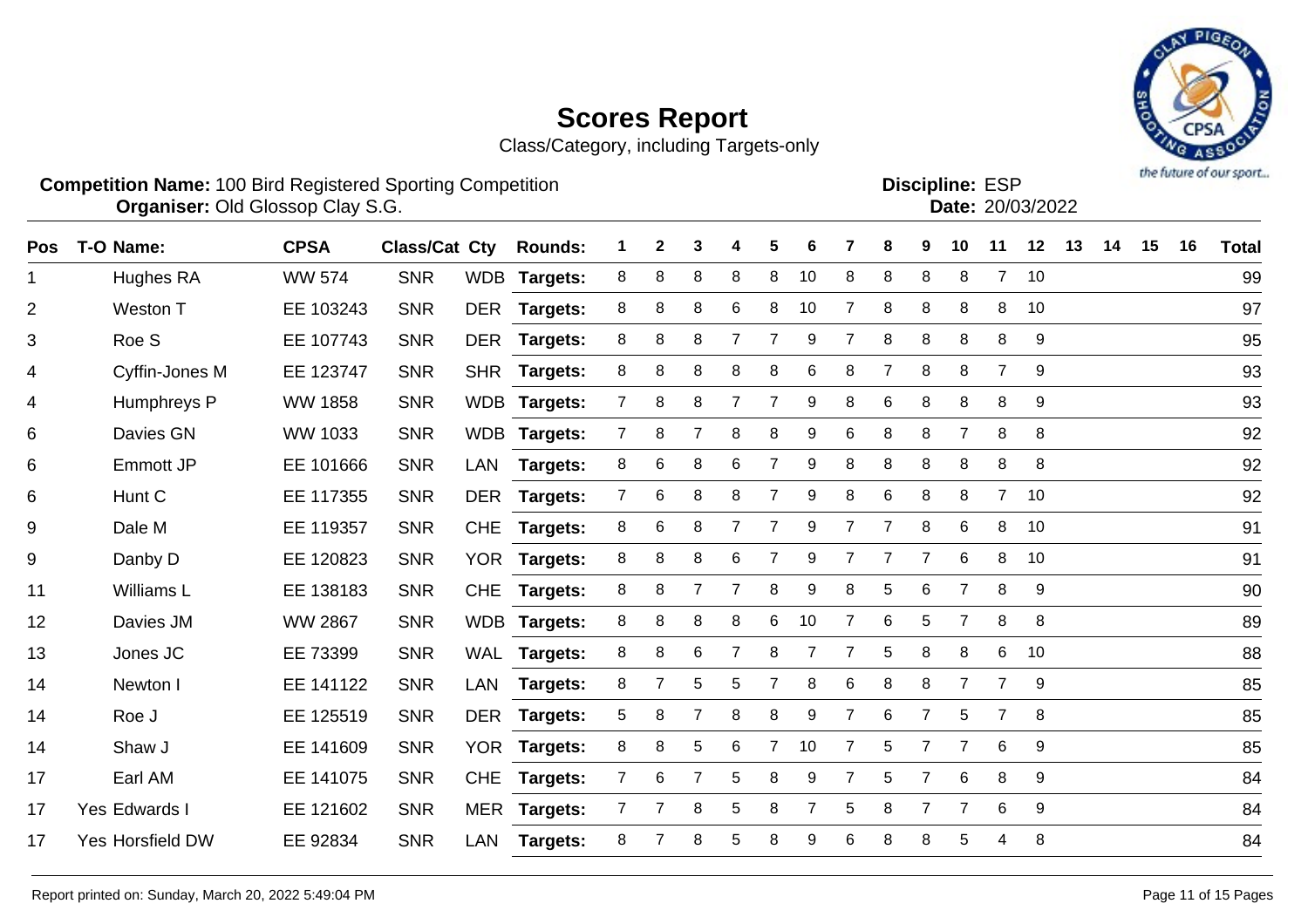

| <b>Competition Name: 100 Bird Registered Sporting Competition</b> | <b>Organiser: Old Glossop Clay S.G.</b> |                              |  |  |  |  |                             |  | <b>Discipline: ESP</b> | Date: 20/03/2022 |  |
|-------------------------------------------------------------------|-----------------------------------------|------------------------------|--|--|--|--|-----------------------------|--|------------------------|------------------|--|
| Pos T-O Name:                                                     | <b>CPSA</b>                             | <b>Class/Cat Cty Rounds:</b> |  |  |  |  | 2 3 4 5 6 7 8 9 10 11 12 13 |  |                        |                  |  |

| Pos | T-O Name:            | <b>CPSA</b> | <b>Class/Cat Cty</b> |            | <b>Rounds:</b>  |                | $\mathbf{2}$ | 3 |                | 5              | 6              |                | 8              | 9              | 10             | 11             | 12             | 13 | 14 | 15 | 16 | <b>Total</b> |
|-----|----------------------|-------------|----------------------|------------|-----------------|----------------|--------------|---|----------------|----------------|----------------|----------------|----------------|----------------|----------------|----------------|----------------|----|----|----|----|--------------|
| 20  | Dale PC              | EE 144056   | <b>SNR</b>           | <b>CHE</b> | Targets:        | 6              |              | 7 | 3              | 8              | 9              | 7              | $\overline{7}$ | 6              | 8              | 6              | 9              |    |    |    |    | 83           |
| 20  | Woodward A           | EE 132761   | <b>SNR</b>           |            | CHE Targets:    | 7              | 5            | 8 | 6              | 6              | 10             | 8              | 8              | $\overline{7}$ | 4              | $\overline{7}$ | 7              |    |    |    |    | 83           |
| 20  | Wragg H              | EE 124938   | <b>SNR</b>           |            | DER Targets:    | $\overline{7}$ | 6            | 8 | 6              | 6              | 9              | 6              | $\overline{7}$ | 8              | 5              | $\overline{7}$ | 8              |    |    |    |    | 83           |
| 23  | <b>Fulford PN</b>    | EE 144350   | <b>SNR</b>           |            | YOR Targets:    | 6              | 4            | 5 | $\overline{7}$ | 8              | 8              | $\overline{7}$ | 7              | 5              | 8              | 8              | 9              |    |    |    |    | 82           |
| 23  | Moss FA              | EE 69625    | <b>SNR</b>           | <b>CHE</b> | <b>Targets:</b> | $\mathbf{7}$   | 6            | 8 | 8              | 7              | 8              | $\overline{7}$ | 5              | $\overline{7}$ | $\overline{7}$ | 4              | 8              |    |    |    |    | 82           |
| 23  | <b>Richardson NR</b> | EE 140516   | <b>SNR</b>           | YOR        | <b>Targets:</b> | 7              |              | 7 | 6              |                | 9              |                | 6              |                | 4              | 8              | $\overline{7}$ |    |    |    |    | 82           |
| 26  | Yes Colclough M      | EE 126474   | <b>SNR</b>           |            | CHE Targets:    | 8              | 6            | 6 | $\overline{7}$ | 8              | 9              | 8              | $\overline{7}$ | 6              | $\overline{4}$ | 5              | $\overline{7}$ |    |    |    |    | 81           |
| 26  | Frost P              | EE 133543   | <b>SNR</b>           |            | YOR Targets:    | $\overline{7}$ | 5            | 7 |                | $\overline{7}$ | $\overline{7}$ | 8              | $\overline{7}$ | 8              | 6              | 5              | $\overline{7}$ |    |    |    |    | 81           |
| 26  | Hunt R               | EE 104094   | <b>SNR</b>           |            | DER Targets:    | 5              | 6            | 8 | 8              | 6              | 9              | 6              | 7              | $\overline{7}$ | 6              | 3              | 10             |    |    |    |    | 81           |
| 26  | <b>Platts DA</b>     | EE 145193   | <b>SNR</b>           |            | DER Targets:    | 8              | 4            | 8 |                |                | 8              | 6              |                | $\overline{7}$ | 6              | 6              | $\overline{7}$ |    |    |    |    | 81           |
| 30  | Camp LS              | EE 133175   | <b>SNR</b>           | <b>DER</b> | <b>Targets:</b> | 8              | 5            | 8 |                | 8              | 10             |                | 6              | 8              | 3              | 3              | $\overline{7}$ |    |    |    |    | 80           |
| 30  | Yes Haley M          | EE 122716   | <b>SNR</b>           | <b>CHE</b> | <b>Targets:</b> | 6              |              | 5 | 7              | 5              | 8              |                | 7              | $\overline{7}$ | 6              | 6              | 9              |    |    |    |    | 80           |
| 30  | Palmer <sub>R</sub>  | EE 138677   | <b>SNR</b>           |            | NOT Targets:    | 8              | 6            | 8 | 4              | 8              | 9              | 6              | 6              | $\overline{7}$ | $\overline{2}$ | $\overline{7}$ | 9              |    |    |    |    | 80           |
| 30  | Yes Roe A            | EE 55114    | <b>SNR</b>           |            | DER Targets:    | $\overline{7}$ | 8            | 5 | 6              | 8              | 10             | $\overline{7}$ | 3              | 8              | 3              | 5              | 10             |    |    |    |    | 80           |
| 34  | Brown A              | EE 140993   | <b>SNR</b>           |            | DER Targets:    | 8              | 6            | 8 | $\overline{2}$ | 7              | $\overline{7}$ | 6              | 6              | 8              | 6              | 8              | $\overline{7}$ |    |    |    |    | 79           |
| 34  | <b>Buckley SJW</b>   | EE 143716   | <b>SNR</b>           | LAN        | <b>Targets:</b> | 8              | 8            | 6 | $\mathbf{7}$   | 7              | 9              | 8              | 4              | 8              | 4              | 3              | $\overline{7}$ |    |    |    |    | 79           |
| 34  | Sprowell T           | EE 141490   | <b>SNR</b>           | LAN        | Targets:        | 8              | 7            | 7 |                | 6              | 7              | 8              | 3              | 8              | 5              | 5              | 8              |    |    |    |    | 79           |
| 37  | Cadwell D            | EE 144710   | <b>SNR</b>           |            | DER Targets:    | 8              |              | 7 | 6              | 8              | 4              | 8              | 4              | 8              | 3              | 5              | 8              |    |    |    |    | 76           |
| 38  | Carter A             | EE 134235   | <b>SNR</b>           |            | YOR Targets:    | $\overline{7}$ | 6            |   |                |                | 5              | 6              |                | 6              | 3              | 4              | 10             |    |    |    |    | 75           |
|     |                      |             |                      |            |                 |                |              |   |                |                |                |                |                |                |                |                |                |    |    |    |    |              |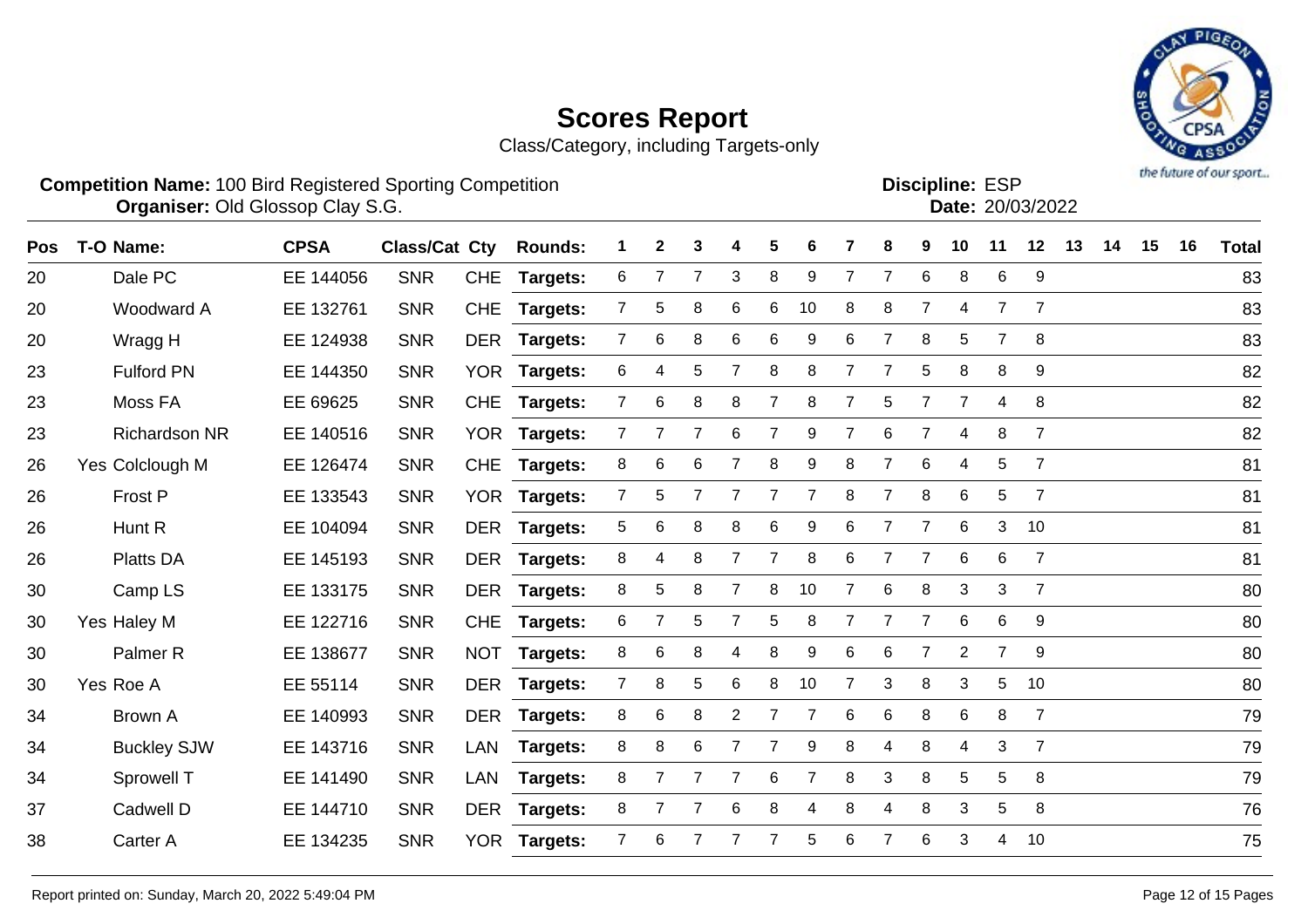Class/Category, including Targets-only



|     | <b>Competition Name: 100 Bird Registered Sporting Competition</b><br><b>Organiser: Old Glossop Clay S.G.</b> |             |               |            |                 |    |              |   |   |    | <b>Discipline: ESP</b><br>Date: 20/03/2022 | the intensive or one sport |   |   |    |    |    |    |    |    |    |              |
|-----|--------------------------------------------------------------------------------------------------------------|-------------|---------------|------------|-----------------|----|--------------|---|---|----|--------------------------------------------|----------------------------|---|---|----|----|----|----|----|----|----|--------------|
| Pos | T-O Name:                                                                                                    | <b>CPSA</b> | Class/Cat Cty |            | <b>Rounds:</b>  |    | $\mathbf{2}$ | 3 | 4 | 5. | 6                                          |                            | 8 | 9 | 10 | 11 | 12 | 13 | 14 | 15 | 16 | <b>Total</b> |
| 38  | <b>Heaford JNT</b>                                                                                           | EE 142346   | <b>SNR</b>    |            | CHE Targets:    | 6  | 4            | 8 | 4 |    | 8                                          |                            | 5 |   |    | 6  | 6  |    |    |    |    | 75           |
| 40  | Jones A                                                                                                      | EE 113535   | <b>SNR</b>    |            | WAL Targets:    | 4  | 6            |   | 6 | 5  | 8                                          | 8                          |   | 3 |    | 5  |    |    |    |    |    | 73           |
| 40  | Middleton J                                                                                                  | EE 144497   | <b>SNR</b>    | <b>YOR</b> | <b>Targets:</b> |    | 8            | 6 |   |    | 6                                          | 6                          | 3 | 5 | 6  | 3  | -9 |    |    |    |    | 73           |
| 42  | <b>Highley DA</b>                                                                                            | EE 140213   | <b>SNR</b>    | YOR.       | Targets:        |    |              |   |   |    | 5                                          | 8                          | 5 | 5 | 5  | 5  | 10 |    |    |    |    | 72           |
| 42  | Jones DI                                                                                                     | EE 142448   | <b>SNR</b>    |            | YOR Targets:    | 8  | 2            |   | 5 |    | 6                                          | 6.                         |   | 5 | 5. | 6  | -8 |    |    |    |    | 72           |
| 44  | Firn WJ                                                                                                      | EE 139478   | <b>SNR</b>    |            | YOR Targets:    | 8  | 5.           |   |   |    |                                            | 3                          | 4 | 6 | 5  | 6  | 9  |    |    |    |    | 71           |
| 45  | <b>Gillies N</b>                                                                                             | EE 137325   | <b>SNR</b>    | <b>YOR</b> | <b>Targets:</b> | 6. | 5.           | 5 | 6 | 4  | 6                                          | 3                          | 5 | 6 | 5  | 6  | 7  |    |    |    |    | 64           |
| 46  | Yes Gaunt M                                                                                                  | EE 146336   | <b>SNR</b>    | <b>CHE</b> | <b>Targets:</b> | 6  |              | 6 | 3 | 6  | 6                                          | -6                         | 5 |   | 4  | 6  | 4  |    |    |    |    | 60           |
| 47  | Yes Corke S                                                                                                  | EE 141355   | <b>SNR</b>    | <b>STA</b> | <b>Targets:</b> | 5. | 3            | 8 | 4 | 6  |                                            |                            | 6 | 2 | 5  | 4  | 6  |    |    |    |    | 57           |

48 Redgrave S EE 146485 SNR LAN **Targets:** 7 4 6 5 5 2 2 2 6 3 5 4 51

48 Yes Rowland TS EE 146502 SNR DER **Targets:** 7 4 6 3 6 6 4 1 6 2 4 2 51

50 Yes Shaw JC EE 146448 SNR YOR **Targets:** 5 6 4 1 1 3 4 1 6 2 3 0 36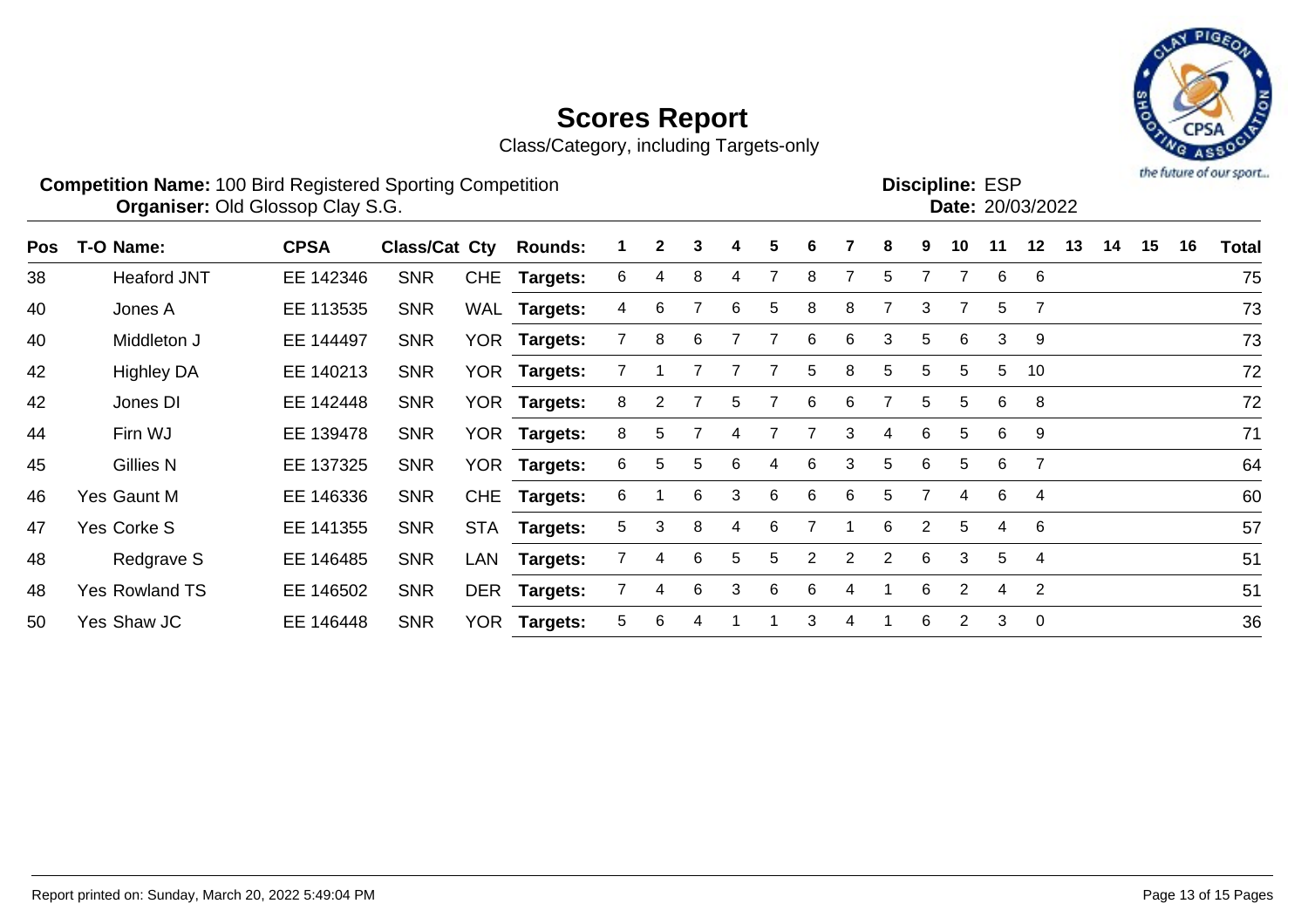Class/Category, including Targets-only



**Competition Name:** 100 Bird Registered Sporting Competition **EXP EXP Competition EXP Organiser:** Old Glossop Clay S.G. 2008/2022

| <b>Discipline: ESP</b> |                  |
|------------------------|------------------|
|                        | Date: 20/03/2022 |
|                        |                  |

| <b>Pos</b>     | T-O Name:         | <b>CPSA</b> | <b>Class/Cat Cty</b> |            | <b>Rounds:</b>  |                | $\mathbf{2}$   | 3               |                | 5              | 6              |                | 8              | 9              | 10             | 11             | 12             | 13 | 14 | 15 | 16 | <b>Total</b> |
|----------------|-------------------|-------------|----------------------|------------|-----------------|----------------|----------------|-----------------|----------------|----------------|----------------|----------------|----------------|----------------|----------------|----------------|----------------|----|----|----|----|--------------|
| $\mathbf 1$    | Yes Riley K       | EE 82336    | <b>VET</b>           | LAN        | <b>Targets:</b> | 8              | 8              | 8               | 8              | $\overline{7}$ | 8              | 6              | $\,6$          | 6              | 5              | $\overline{7}$ | 9              |    |    |    |    | 86           |
| $\overline{c}$ | Warring E         | EE 67792    | <b>VET</b>           |            | YOR Targets:    | 7              | 8              | $\overline{7}$  | 8              | 5              | 8              | 6              | 8              | $\overline{7}$ | 6              | 4              | 10             |    |    |    |    | 84           |
| $\overline{2}$ | Waterman N        | EE 83554    | <b>VET</b>           | <b>CHE</b> | Targets:        | 8              | 8              |                 |                |                |                |                | 4              | 7              | 6              | $\overline{7}$ | 9              |    |    |    |    | 84           |
| 4              | Yes Gallagher J   | EE 107984   | <b>VET</b>           | LAN        | <b>Targets:</b> | 7              |                | 7               | 6              | 7              | 8              |                | 5              | $\overline{7}$ | 6              | 6              | 10             |    |    |    |    | 83           |
| 5              | Gant R            | EE 137178   | <b>VET</b>           |            | YOR Targets:    | 6              | 6              | 6               | 8              | 8              | 8              | 5              | 6              | $\overline{7}$ | 5              | 5              | 8              |    |    |    |    | 78           |
| 6              | Yes Baguley P     | EE 106136   | <b>VET</b>           | <b>CHE</b> | Targets:        | 8              | 4              | $\overline{7}$  | $\overline{7}$ | 6              | 7              | 4              | 5              | 8              | $\overline{7}$ | 5              | 9              |    |    |    |    | 77           |
| 6              | Wragg D           | EE 34044    | <b>VET</b>           |            | DER Targets:    | 6              | 6              | 6               | $\overline{7}$ | 8              | 6              | $\overline{7}$ | $\mathbf 5$    | 6              | 5              | 6              | 9              |    |    |    |    | 77           |
| 8              | Yes Ingleson A    | EE 86246    | <b>VET</b>           | <b>CHE</b> | <b>Targets:</b> | 6              | $\overline{7}$ | 8               | 4              | 7              | 7              | 5              | $\overline{7}$ | $6\phantom{1}$ | 6              | 5              | 8              |    |    |    |    | 76           |
| 8              | Yes Jones JC      | EE 94671    | <b>VET</b>           |            | STA Targets:    | 8              | 5              | $\overline{7}$  | $\overline{7}$ | 6              | 4              | 5              | $\overline{7}$ | $6\phantom{1}$ | 8              | 4              | 9              |    |    |    |    | 76           |
| 10             | Yes Clayton D     | EE 58048    | <b>VET</b>           | LAN        | <b>Targets:</b> | 4              |                | $6\phantom{1}6$ | 5              | 7              | 6              | 5              | 8              | 8              | $\overline{7}$ | 5              | $\overline{7}$ |    |    |    |    | 75           |
| 10             | Wildig SW         | EE 90934    | <b>VET</b>           |            | YOR Targets:    | $\mathbf{7}$   | 6              | 8               | 4              |                | 4              | 6              | 8              | 8              | 6              | 1              | 10             |    |    |    |    | 75           |
| 12             | Yes Bate P        | EE 85393    | <b>VET</b>           | DER        | <b>Targets:</b> | 8              | 8              | $\overline{7}$  | 5              |                | 7              | 5              | $\overline{2}$ | $\overline{7}$ | 3              | 6              | 9              |    |    |    |    | 74           |
| 12             | Dunn R            | EE 141107   | <b>VET</b>           | LAN        | <b>Targets:</b> | $\overline{7}$ | 5              | $\overline{7}$  | 5              | 8              | 9              | 5              | 3              | $\overline{7}$ | 3              | 6              | 9              |    |    |    |    | 74           |
| 12             | Read AJ           | EE 64203    | <b>VET</b>           |            | DER Targets:    | 6              | 8              | $\,6$           | 6              | 8              | 7              | 4              | $\overline{7}$ | 6              | 4              | 5              | $\overline{7}$ |    |    |    |    | 74           |
| 15             | <b>Bates A</b>    | EE 106925   | <b>VET</b>           |            | DER Targets:    | 8              | 6              | 6               | 8              | 6              | $\overline{2}$ | 8              | 6              | 8              | 4              | 3              | $\overline{7}$ |    |    |    |    | 72           |
| 15             | <b>Boydell GJ</b> | EE 97589    | <b>VET</b>           | LAN        | <b>Targets:</b> | 7              | 5              | 6               | 6              | 6              | 5              | 6              | 5              | 4              | 5              | $7^{\circ}$    | 10             |    |    |    |    | 72           |
| 17             | Yes Allsebrook SP | EE 140702   | <b>VET</b>           |            | NOT Targets:    | 7              | $\overline{7}$ | 6               | 4              | 5              | 6              | 3              | 5              | 6              | 6              | $\overline{4}$ | 6              |    |    |    |    | 65           |
| 18             | Yes Gallagher T   | EE 140418   | <b>VET</b>           | LAN        | <b>Targets:</b> | 8              | 5              | 8               | 5              | 4              | 5              | 5              | $\,6$          | $\overline{7}$ | 3              | 4              | 4              |    |    |    |    | 64           |
| 19             | Collier TJ        | EE 136030   | <b>VET</b>           |            | YOR Targets:    | $\overline{7}$ |                | $\overline{4}$  | 3              | 4              | 6              |                | 4              | 4              | $\overline{2}$ | 6              | 9              |    |    |    |    | 60           |